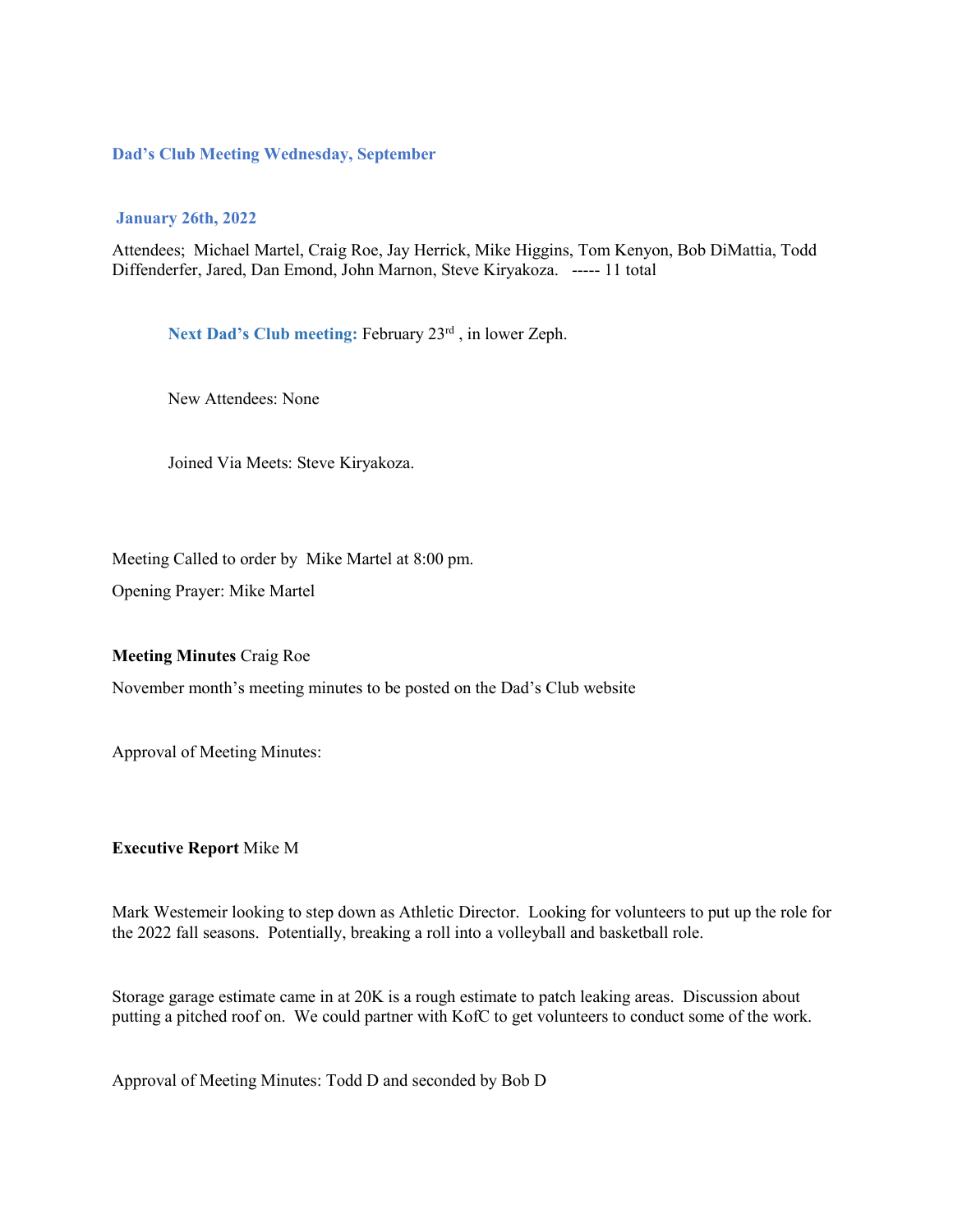## **Treasurer Report** Mike Higgins

- \$ 51,597 total balance
- \$4,785 in the checking
- \$46,812 in the savings
- \$1,135 revenue came from Casey Ambrose memorial donations deposited in January

Approval of Treasurer Report: Bob D. and second by C. Roe

## **School Board Report** Steve Kiryakoza

Registration for current families due Friday. Pricing unchanged from current school year. Open house being held next week during Catholic Schools week. Younger grades are likely to fill up so everyone encouraged to register. Bod D. is supporting Dad's club for the open house

School mass planned for Sunday 10 am mass. Students will be participating in the mass and will be wearing uniforms.

The Black and White Gala is coming up on Saturday February 26<sup>th</sup>. See flyer and wed site in Knightly News. Fundraiser associated with gala.

Steve, John, Eric, Bob assisted to install all the Smart touch screens in the classroom.

Approval of School Board Report: Todd D and seconded by Bob D.

**Athletic Report** Mark Westemeier (Mike M. covered in Mark's absence)

Mark Westemeir looking to step down as Athletic Director. Looking for volunteers to put up the role for the 2022 fall seasons. Potentially, breaking a roll into a volleyball and basketball role.

Approval of Athletic Report: Bob D. and seconded by Mike H.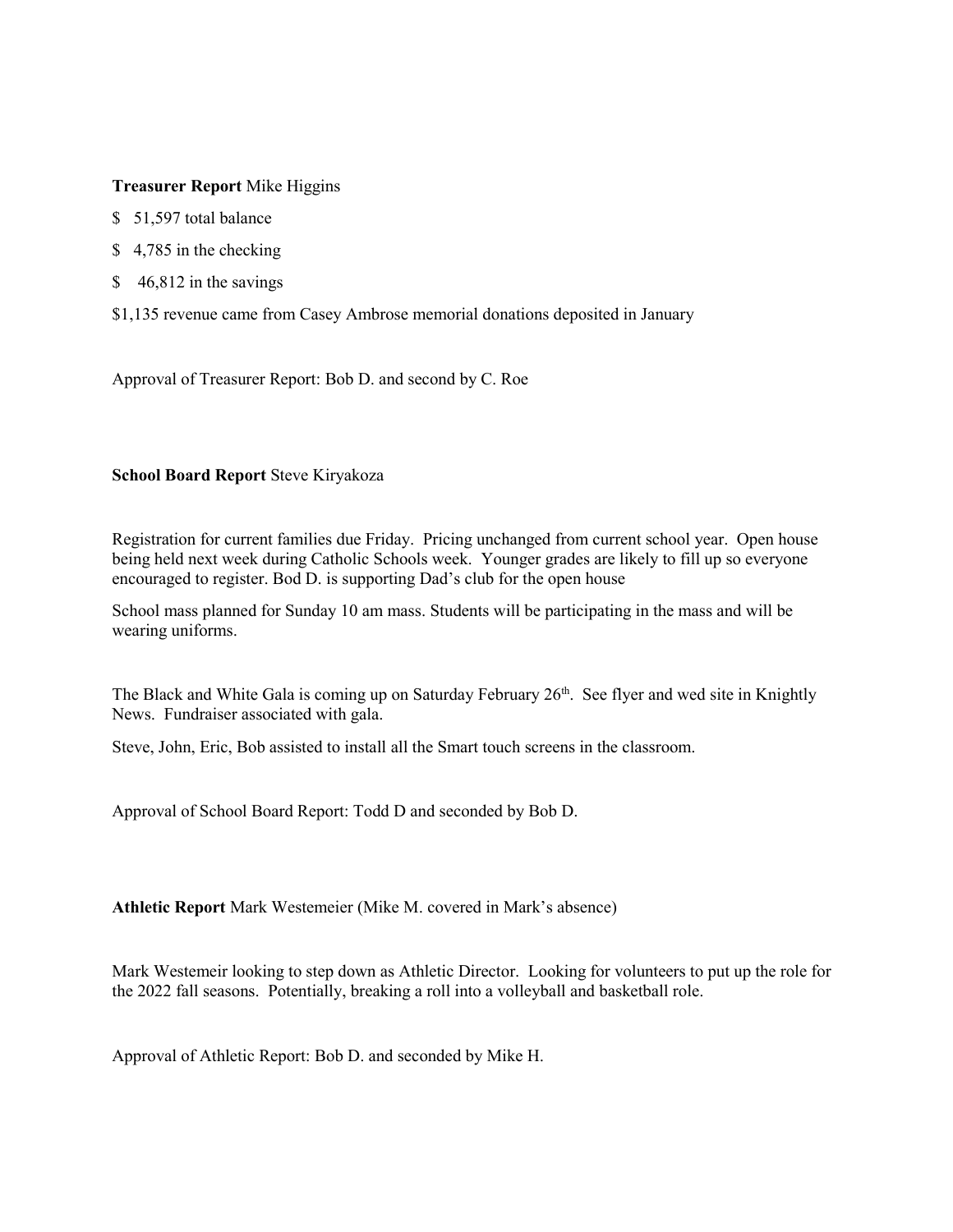**Standing Committees**;

## **Golf Committee; Tom Kenyon**

Tabled for this month.

## **Membership Committee**

Robotics had a successful season. Challenge Teams went to State with one Team getting second place for the innovation project and the other Team scored 290 which is the highest score achieved. Three Explorer Teams went to competition and one Team was invited to the World championship in Houston.

## **Christmas tree Sale;**

Tabled for this month.

## **St. Patrick's party**, John Marnon

Will be held on March 12<sup>th</sup>. John Marnon has secured a 6 piece band for \$1000 from 6 to 11. Discussion to start the band later to reduce cost. Casey, reached out to cater food. Planned to be held in the Activity Center. 2020 cost 40 per person. John and Bob are working to get the liquor license; planning to hold a meeting next week to align on forms.

# **Fish Fry (Tom Convery)**

Price sheet provided. Materials prices are continually increasing. Prices are generally increasing \$2 per plate and margins (18.7% to 15.9%) will be lower than last year. We are sticking with a carryout for 2022 fish fry with the potential to hold a "picnic" area for those that want to eat inside. No kids will be asked to volunteer because of covid precaution. Picnic would be entering on the west tower entrance – no refills. Ketchup and Tartar Sauce will not be provided; tartar sauce bottles will be available for sale. Freeze seems to operational. Oil tank to be returned. Hood is in operation condition.

Suggested to provide reheating instructions to return fish to fried condition.

3 points of entry (online, drive up and walk in) or just 2?

Lent starts March 2

## **Grant Committee.**

No new Grants.